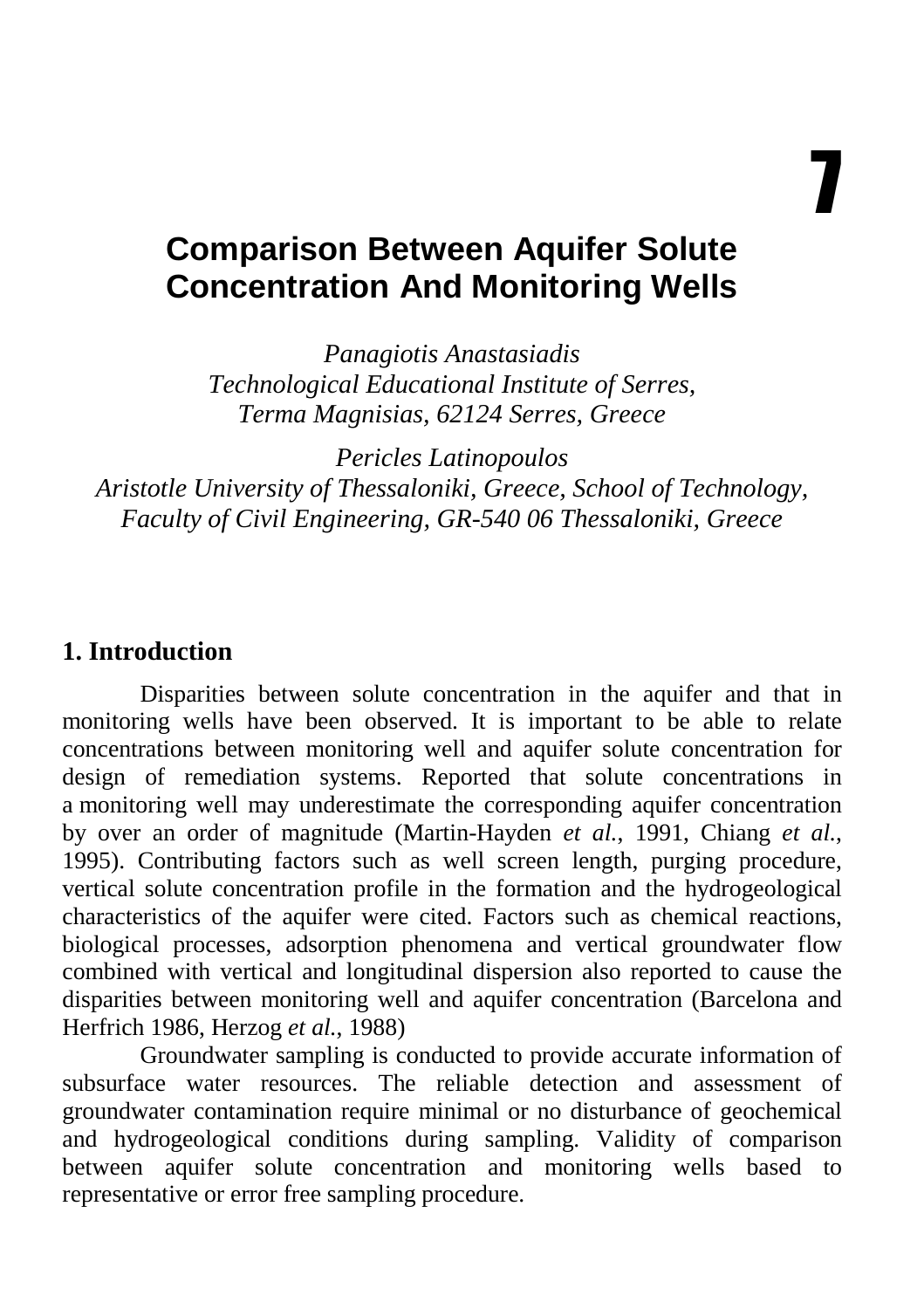In this paper our effort focused to compare solute concentration of extracted mixed-water from a partially penetrating monitoring well and calculated aquifer solute concentration as a result of numerical methods. The aquifer solute concentration calculated as a combination of a finite element method for the flow and transport simulation in a vertical section aligned with principal direction of flow and an analytical solution for describing the potential φ and the velocity field around a pumping well. On the other hand, groundwater samples are collected from partially penetrating monitoring wells and are mixed-water samples. These groundwater samples were analyzed in the laboratory using the standard methods (Hem 1995). It must be noted that this work focused to nitrate pollution control and nitrate concentration in collected samples were measured with a portable equipment of type Eijkelkamp (Marckoquant 10020) and sporadically verified using analytical methods.

The nitrate pollution is the non-point pollution problem, a significant part of which is the contamination of groundwater resources, has its main origin in agricultural practices. The use of fertilizers to supply plan nutrients has caused nitrate contamination of groundwater in numerous rural areas of the world. The increased fertilizers for the increased agricultural production must combine detrimental effect on the environment. Suggestively note that in Greece the nitrogen fertilizers increased from 4.4 Kg/ha to 100 Kg/ha in the period 1950-1990 (Ministry of Environment, Planning and Public Works 1995).

## **2. Site characterization**

The contaminant plume considered in this paper occurs in a coastal, shallow, phreatic aquifer which is located in the south-western part of Chalkidiki Peninsula in Northern Greece and concern an area called Kalamaria Plain (Fig. 1). The aquifer under study is a part of large watershed, which drains to Thermaikos Gulf. A large part of the area is used as a agricultural land. An intense agricultural activity during the last decades sustained by heavy nitrogen fertilization has caused severe nitrate contamination in groundwater extracted from shallow irrigation wells and deeper boreholes.

The structure and hydrogeology of the system are typical of a coastal multiaquifer system in Greece. The upper part, which is the object of this study is characterized by alternating sands and gravels with small pebbles in some places. These formations are underlain by clayey layers at depths that vary from 5 to 25 meters. Geophysical prospecting methods were used in combination with lithological data from various wells in order to estimate the thickness of various layers and consistency of the geological deposits. The groundwater flow direction is towards the coast and the average gradient of the water table has been found by recent groundwater level measurements to be an order of 0.006.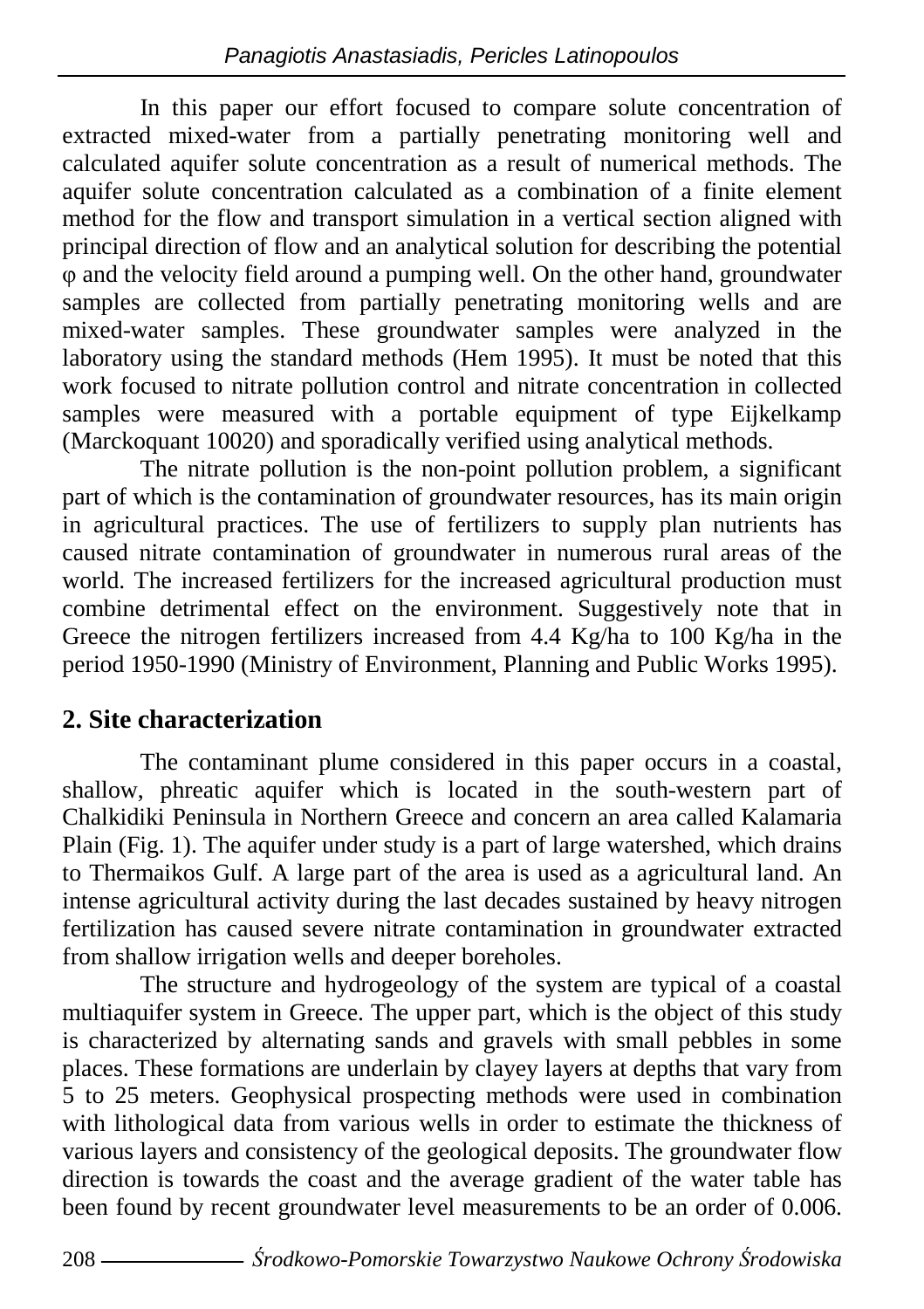A number of pumping tests performed in the aquifer leads to a range of hydraulic conductivity values between 4 and 45 m/d in the permeable strata

Finally additional data, particular from geology and hydrogeology and land use can, by found in previous publications (Latinopoulos *et al.*, 1994, Xefteris 2000, Anastasiadis and Xefteris 2001)





Fig. 1. Location of the study area **Rys. 1.** Położenie miejsca badań

Kalamaria plain is located in the western part of Chalkidiki Peninsula, southeastern of the city Thessaloniki. The western part of the Chalkidiki Peninsula belongs to the Axios tectonic zone and is a part of Axios-Thermaikos Basin. Axios zone has been divided into three zones (Marcier 1966) and the western part of Chalkidiki Peninsula included to the eastern zone, named Peonia (Fig. 2).

Axios zone is build up of Mesozoic metamorphic rocks (epigneisses, metadiabase, schists, phyllites, quartzites and marbles), opthiolites with gabbro intrusions, granitoids, limestones, sandstones and conglomerates. In Kalamaria plain Neogene sediments have a significant extension as well as the quaternary deposits. The Neogene sediments are consisting of alternated beds of sandstones, conglomerates, marls, limestones, marly limestones, sands, and red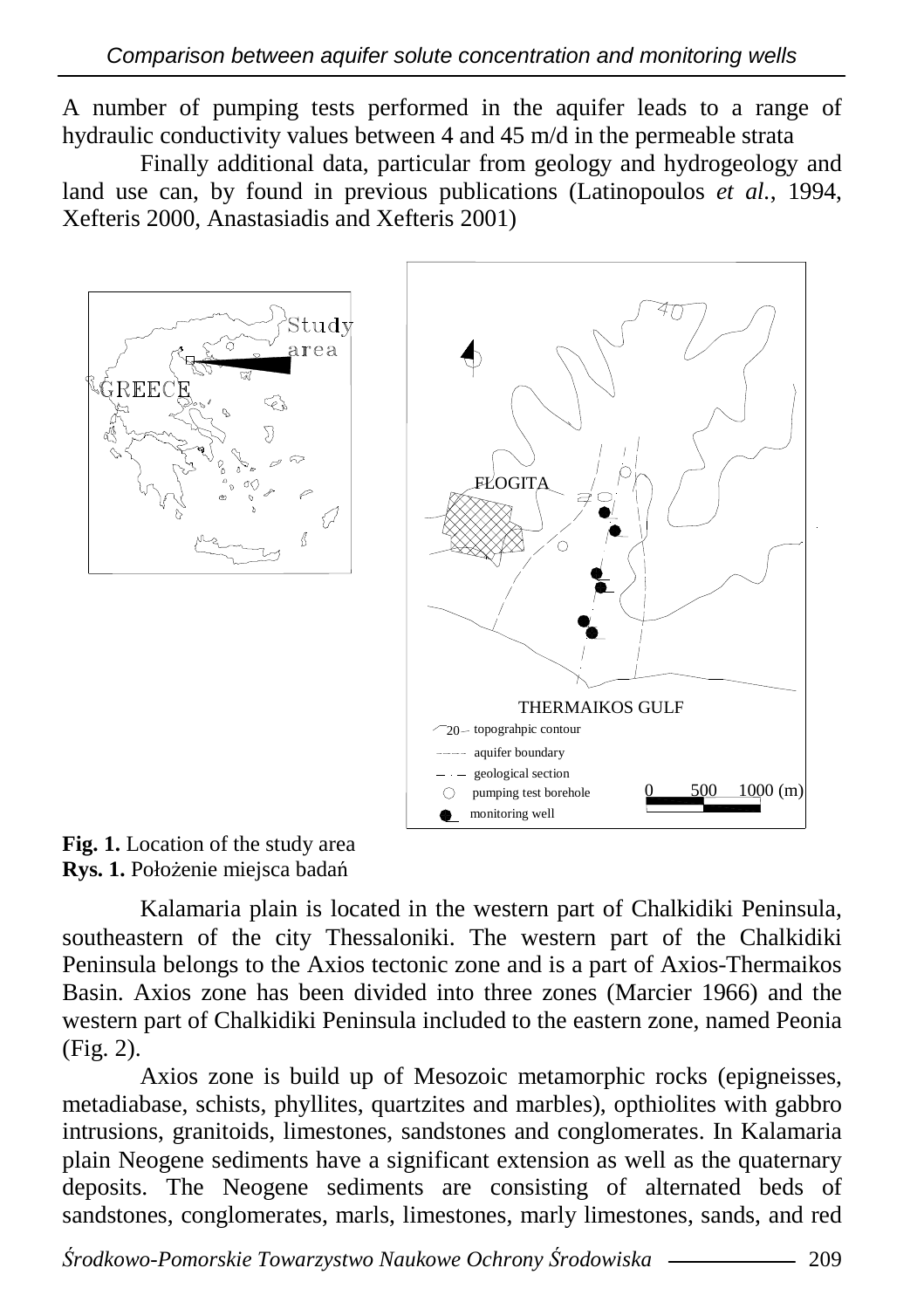to brick red clays. Finally, recent coastal deposits occur along the coast and they are consisting of sand and silts.



**Fig. 2.** Geological formation (after the geological map of Greece) **Rys. 2.** Formacje geologiczne (za mapą geologiczną Grecji)

## **3. Solute transport analysis**

The governing equation for advective-dispersive transport in a cross sectional flow system is:

$$
\frac{\partial C}{\partial t} = \frac{\partial}{\partial x} (D_{xx} \frac{\partial C}{\partial x}) + \frac{\partial}{\partial z} (D_{zz} \frac{\partial C}{\partial z}) - (V \frac{\partial C}{\partial x}) - \lambda C \tag{1}
$$

where Dxx, Dzz are the dispersion coefficients, V the average pore water velocity, C the concentration,  $λ$  the decay coefficient as first order reaction  $(\lambda = \ln 2/t^*$ , where  $t^*$  is the half life of reactor).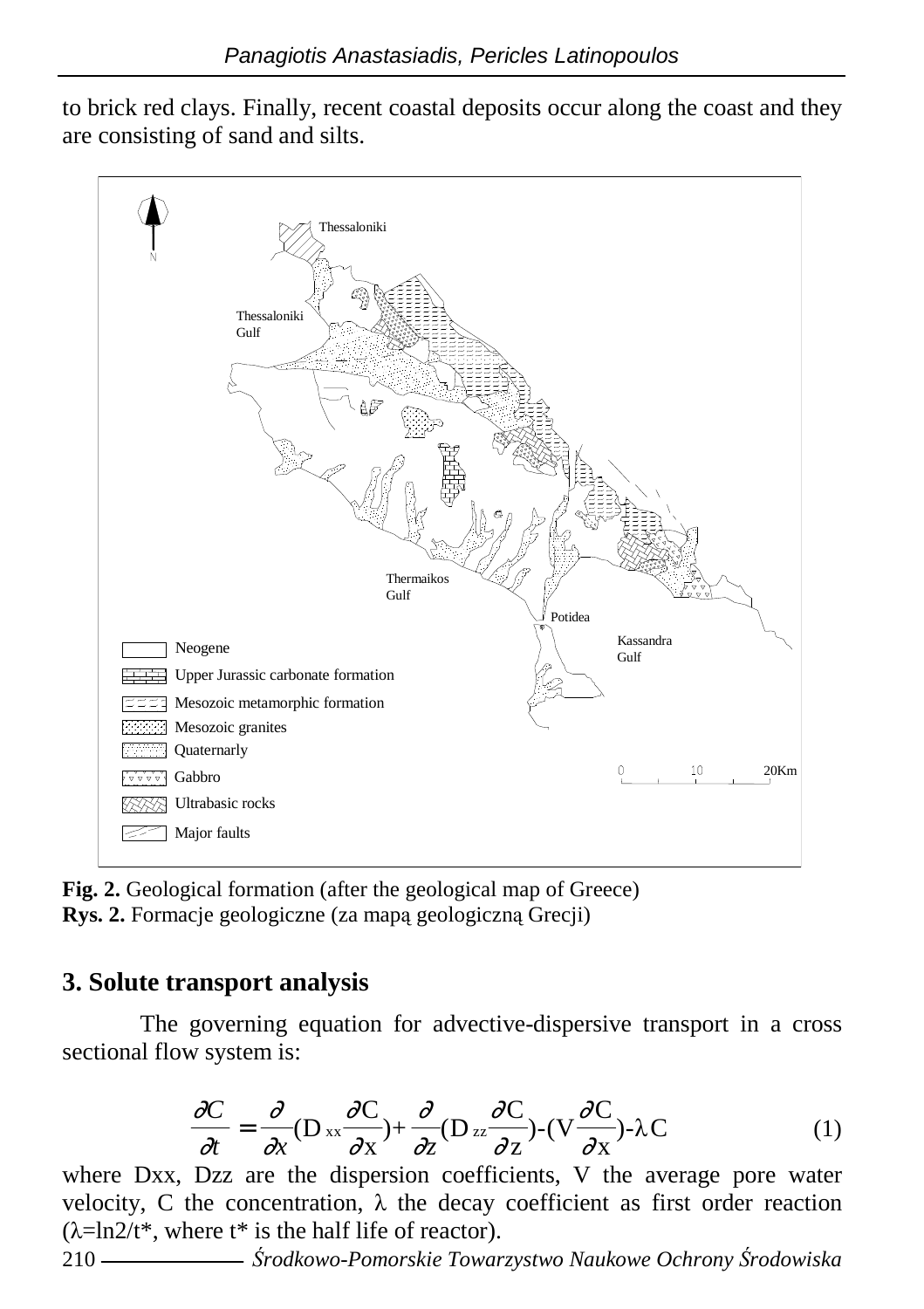In the principal direction formulation the dispersion coefficients are defined as:

$$
D_{xx} = \alpha_L V + D^*
$$
  
\n
$$
D_{zz} = \alpha_T V + D^*
$$
\n(2)

where,  $\alpha_L$  and  $\alpha_T$  are the longitudinal and transverse dispersivities respectively and D\* is the coefficient of molecular diffusion.

#### *Numerical Simulation and results*

Numerical simulation is based on Galerkin finite element formulation (Pinder and Gray 1977, Pinder and Frind 1972) combined with a coordinate transformation which forms the common basis of the principal direction method (Frind and Germain 1986, Burnett and Frind 1987, Leismann and Frind 1989, Anastasiadis 1999)). The admissible formulations are a solid-body rotation and a symmetric deformation of the element with the local element axes remaining orthogonal. The symmetric orthogonal deformation can be handled by using an isoparametric transformation. The typical grid type for the principal direction model obtained with elements using the symmetric orthogonal deformation conforms to that of flow net consisting of streamlines and equipotential lines (or pseudopotential lines in the case of anisotropic media) meeting at right angles.



**Fig. 3.** Simulated nitrate concentrations in a vertical section **Rys. 3.** Symulacja stężeń azotanów w przekroju pionowym

A typical data set of hydrologic and hydrogeologic data, required to solve the simulation problem. The long-term precipitation leads to an estimate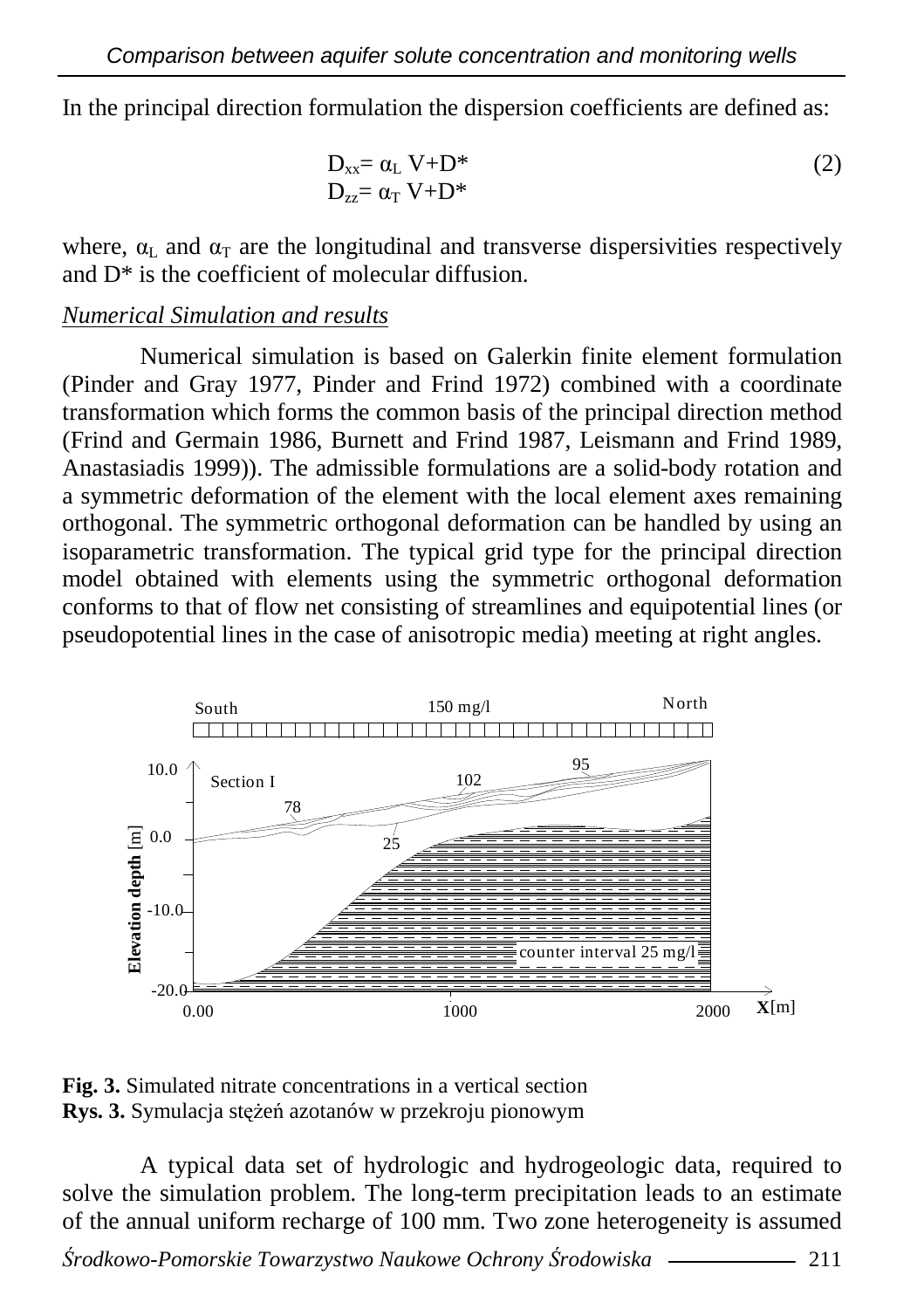where sand layers are characterized by a hydraulics conductivity of 4.3 m/d and grovels by a value of 43 m/d, anisotropy is also taken into account by employing a ratio of 10:1, for the dispersivities in the principal directions x and z. The dispersivities are given the values of  $\alpha$ L=10 m and  $\alpha$ T=0.001 m using information from the available literature (Kinzelbach *et al.*, 1991, Frind *et al.*, 1990). The decay coefficient,  $\lambda$  is calculated with t\*=0.5 year. The molecular diffusion is negligible. The applied fertilizers lead to an uniform influx nitrate concentration of 150mg/l along the whole cross section of the aquifer.

In Figure 3 simulated distribution of nitrate concentrations is presented for vertical section along the principal direction of flow. Since the time period required to reach a steady state situation is of a few years only, we assume that the distributions shown in this figure are representative of the present conditions.

# **4. Flow and transport near a partially penetrating well**

The disparity between nitrate concentration in the monitoring wells and in the aquifer will be explored through an analytical flow model for partially penetrating well and numerical results from the transport model. The integration of vertical distribution of nitrate concentration combined with the vertical distribution of hydraulic head around to partially penetrating well was estimated following next steps and assumptions.

![](_page_5_Figure_5.jpeg)

**Fig. 4.** Schematic of a partially penetrating well **Rys. 4.** Shemat studni częściowo penetrującej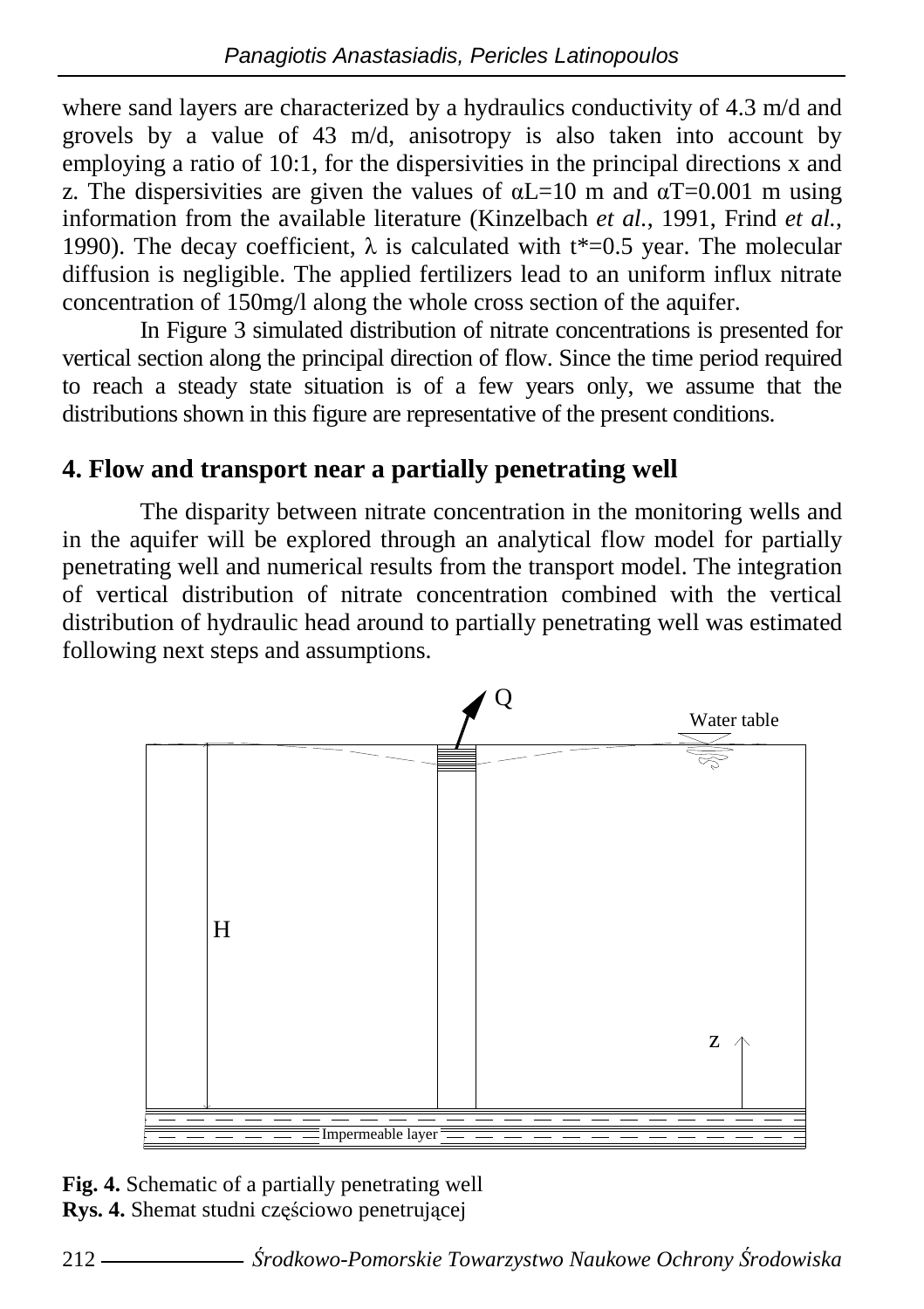A homogeneous, horizontal isotropic aquifer is considered (Fig 4). We note that any horizontal to vertical anisotropy can be handled by the change of variables to an isotropic system with the conversion (Strack 1989):

$$
Z = \beta Z^* \tag{3}
$$

where,  $\beta = \sqrt{K_H/K_v}$  with  $K_H$  and  $K_V$  are the hydraulic conductivity in horizontal and vertical direction respectively and  $(X, Y, Z^*)$  are the actual coordinates and (X,Y,Z) are the coordinates in the anisotropic system. The equivalent hydraulic conductivity is given as:

$$
K = \sqrt{K_{H} \cdot K_{V}} \tag{4}
$$

The analytical solution describing the potential, Φ, within an unconfined domain containing point source or point sink (Polubarinova-Kochina 1962, Muskat 1982) can be expanding for the confined case with small pumping (Q) rate or large saturation thickness (H) or large hydraulic conductivity (K). The above assumption is described with the following inequality (Mac Donald and Kitanidis, 1993):

$$
q = \frac{Q}{KH^2} \ll 1\tag{5}
$$

where,  $Q$  is the pumping rate,  $H$  is the undisturbed saturated thickness and  $K$  is the hydraulic conductivity.

 The hydraulic head in an infinite domain is given as (Polubarinova-Kochina 1962):

$$
\varphi(x, y, z) = \frac{q}{4\pi} \left[ \frac{1}{\sqrt{(x - x_w)^2 + (y - y_w)^2 + (z - z_w)^2}} + \frac{1}{\sqrt{(x - x_w)^2 + (y - y_w)^2 + (z + z_w)^2}} \right]
$$
(6)

where,  $(x_w, y_w, z_w)$  is the location of a point source/sink and the system is nondimensionalized as follows: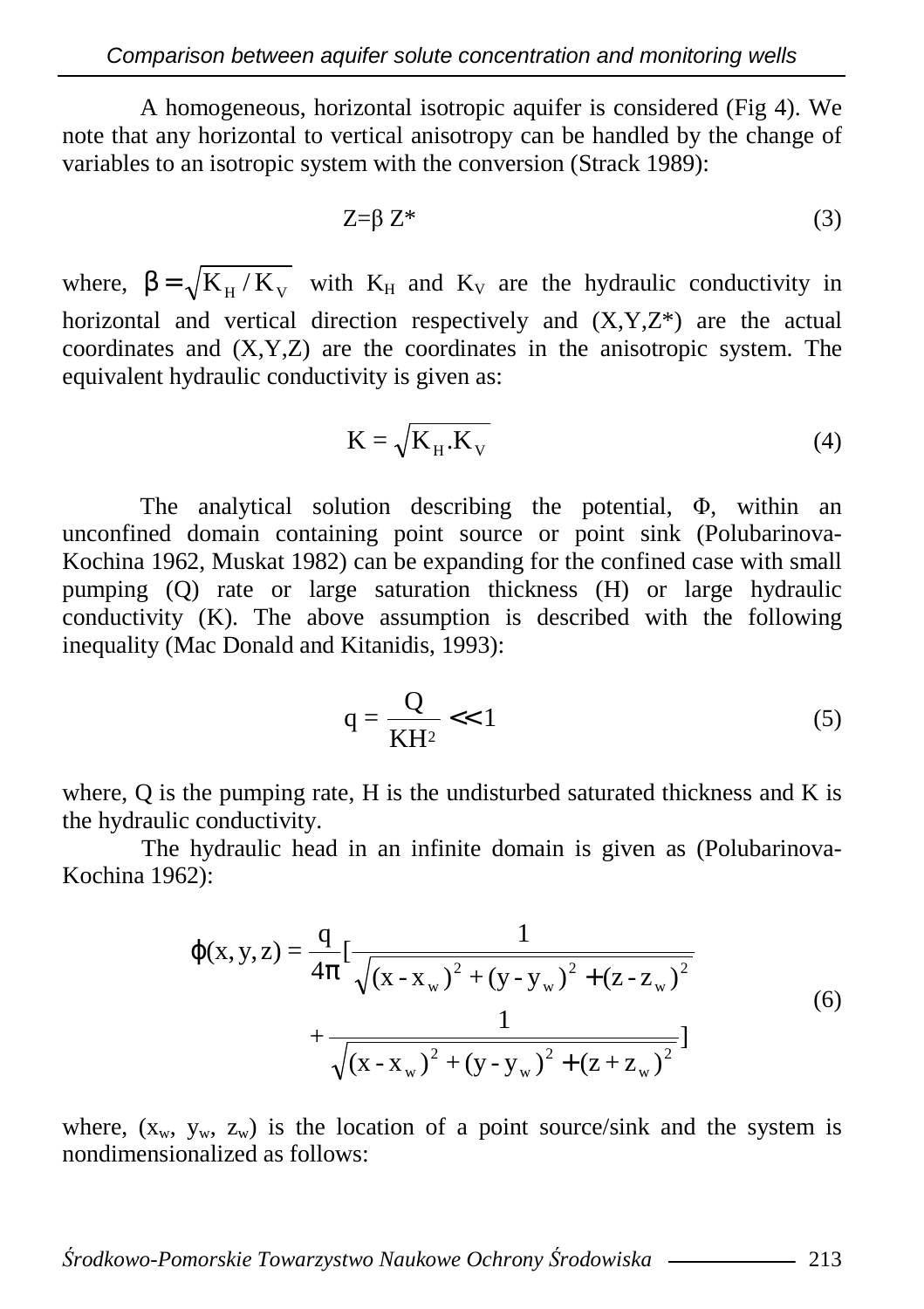$$
x = \frac{X}{H} \qquad y = \frac{Y}{H} \qquad z = \frac{Z}{H}
$$
  

$$
\varphi = \frac{\Phi}{H} \qquad q = \frac{Q}{KH^2}
$$
 (7)

The velocities for a pumping well are given as:

$$
V_x^* = K \frac{\partial \phi}{\partial x} = -K \frac{q}{4\pi} \left[ \frac{(x - x_w)}{[(x - x_w)^2 + (y - y_w)^2 + (z - z_w)^2]^{2/3}} + \frac{(x - x_w)}{[(x - x_w)^2 + (y - y_w)^2 + (z + z_w)^2]^{2/3}} \right]
$$
(8)

$$
V_{y}^{*} = K \frac{\partial \phi}{\partial y} = -K \frac{q}{4\pi} \left[ \frac{(y - y_{w})}{[(x - x_{w})^{2} + (y - y_{w})^{2} + (z - z_{w})^{2}]^{2/3}} + \frac{(y - y_{w})}{[(x - x_{w})^{2} + (y - y_{w})^{2} + (z + z_{w})^{2}]^{2/3}} \right]
$$
(9)  

$$
V_{x} = \frac{V_{x}^{*}}{H} \qquad V_{y} = \frac{V_{y}^{*}}{H}
$$
(10)

and the horizontal velocity of groundwater around a pumping well is:

H

$$
V = \sqrt{V_x^2 + V_y^2}
$$
 (11)

H

Vertical distribution of velocities around a pumping well was determined using the above equation. Combined with the nitrate concentration as it was evaluated by numerical methods, has described the nitrate concentration in the pumping water (mixed-water).

### **5. Results and Discussion**

A data set of hydrogeologic data, required to estimate the aquifer nitrate concentration problem. Two zone heterogeneity that is assumed can be replaced by a homogeneous with hydraulics conductivity of 25 m/d. Anisotropy is also taken into account by employing a ratio of 10:1. The pumping charge has not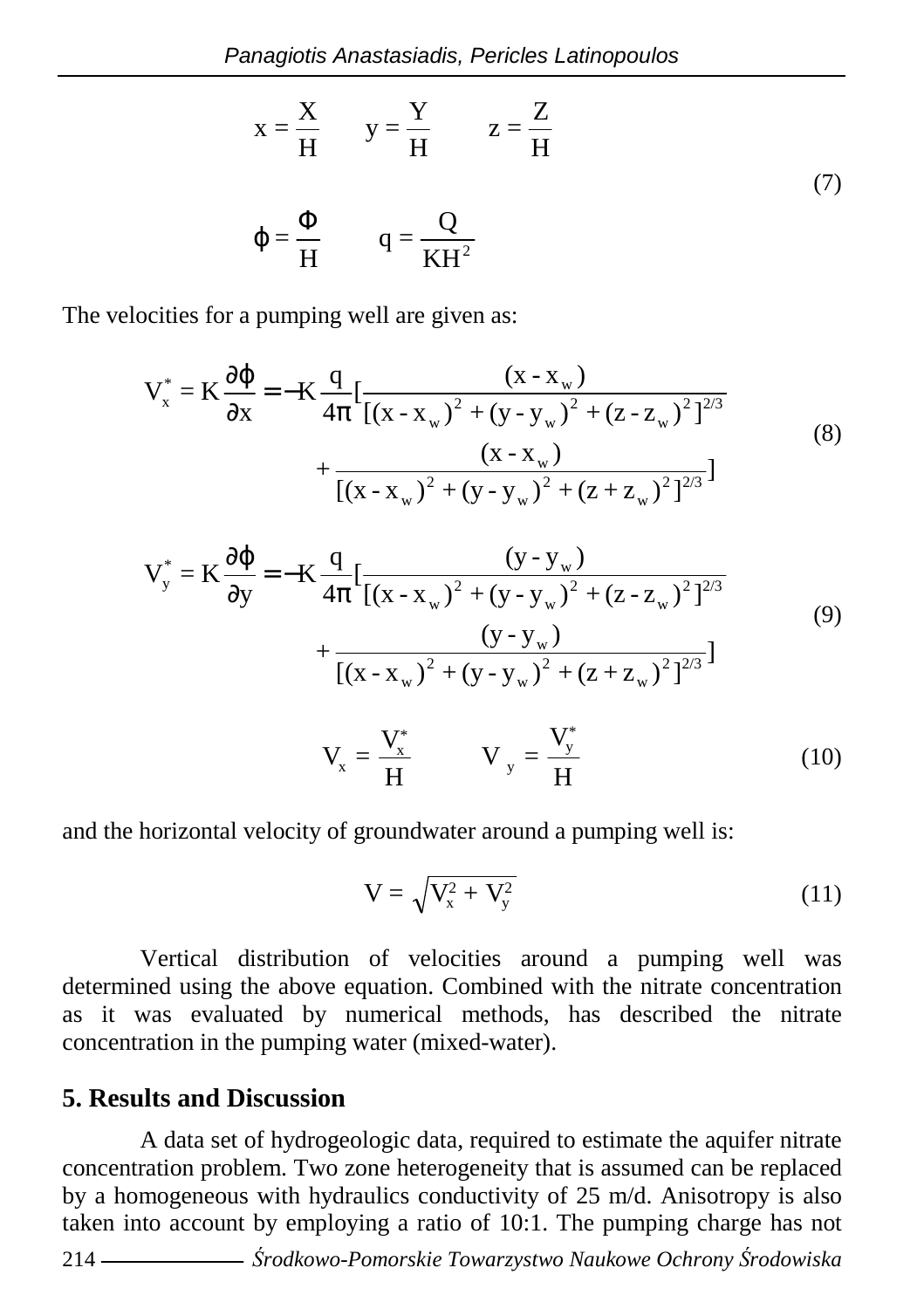overcome 5  $\text{m}^3$ /h and is valid the constrain of equation (6) for a mean saturated thickness of the shallow phreatic aquifer 10m.

$$
q = \frac{Q}{KH^2} = 0.048 \langle 1
$$

Application of the above methodology to cross section of the study area (Fig. 1), calculated the nitrate concentrations near the locations of the monitoring wells. The comparison between the available data from the monitoring wells and the calculated nitrate concentration in the groundwater is presented in Figure 5. The extreme variations of the measurement nitrate concentration from the calculated nitrate concentration are caused mainly by the assumption of the steady-state flow in the aquifer and steady - state and uniform influx nitrate concentrations along the whole cross section of the aquifer. On the other hand it must be noted that the samples from the monitoring wells follow a random temporal distribution.

![](_page_8_Figure_4.jpeg)

- **Fig. 5.** Comparison results between calculated aquifer nitrate concentration and that in monitoring wells across the vertical section
- **Rys. 5.** Porównanie wyników obliczeń stężeń azotanów z danymi ze studni monitoringowych rozmieszczonych wzdłuż przekroju pionowego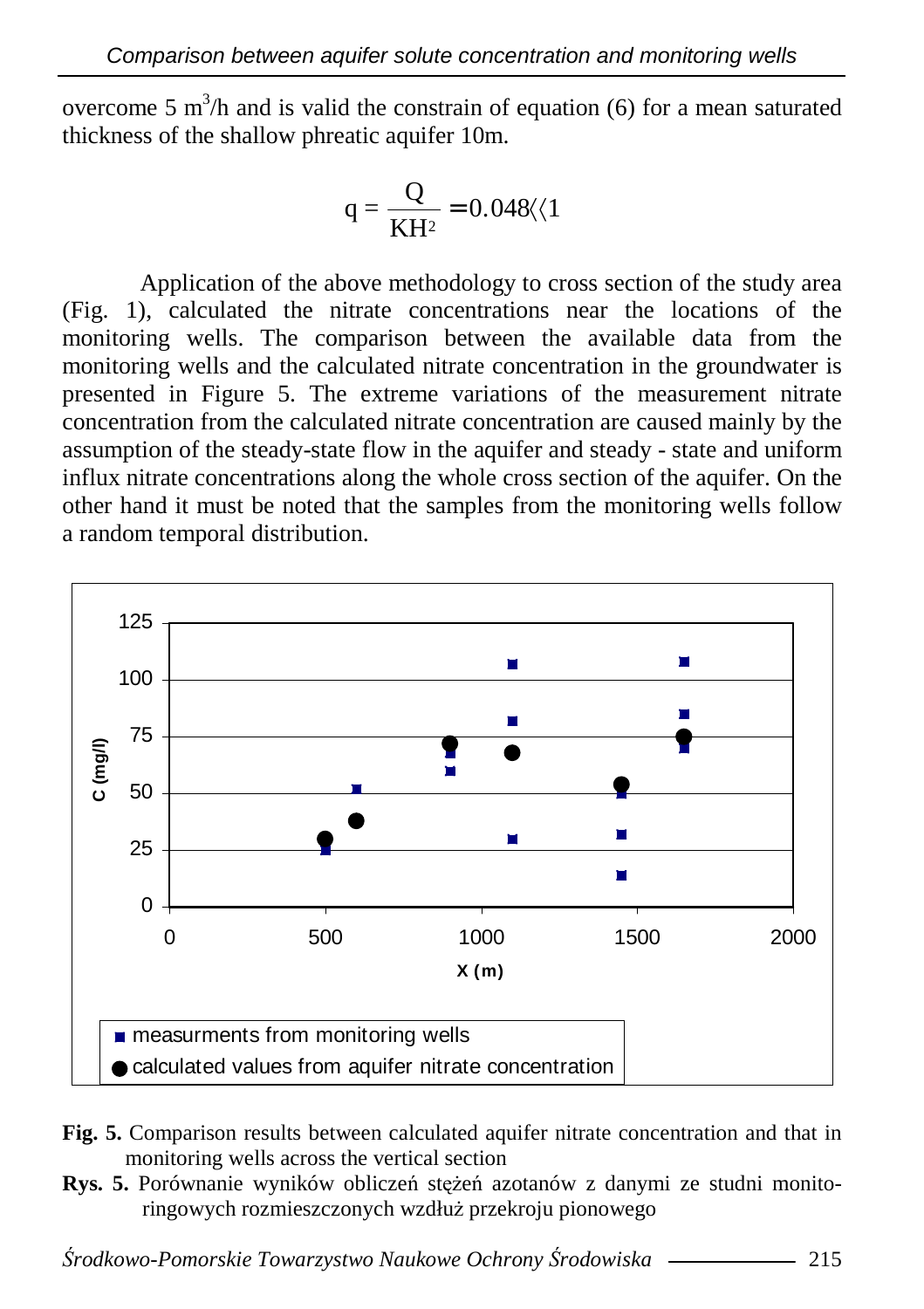Field data from pumping wells (mixed water) is not an indicator for the vertically averaged groundwater concentration in the aquifer, but indicate the order of the pollution magnitude. The relationship between monitoring wells and aquifer nitrate concentration depends on the available field data. Nitrate as non-point or distribute pollution must be handled with a special care and from all points of view.

# **References**

- 1. **Martin-Hayden, J.M., and J.W. Robbins and R.D. Dristol:** Mass balance evaluation of monitoring well purging, Part II, Field tests at a gasoline contamination site. Journal of Contaminant Hydrology, vol. 8, pp. 225-241. 1991.
- 2. **Herzog, B. L., S.L. Chou, J.R. Valkenburg, and R.A. Griffin:** Changes in volatile organic chemical concentrations after purging slowly recovering wells, Ground Water Monitoring Review, vol. 8 (4), pp. 93-99. 1988.
- 3. **Barcelona, M. J. and L.A. Helfrich:** Well construction and purging effects on groundwater samples, Environmental Science and Technology, vol 20(11), pp.1179-1184. 1986.
- 4. **Hem, J. D.:** Study and interpretation of the chemical characteristics of Natural Water, U.S. Geol., Survey Water Supply paper 2254. 1985.
- 5. Ministry of Environment, Planning and Public Works, "Greece as an ecological and cultural fund. Data-Actions and Programs for environmental protection", Athens, 1995.
- 6. **Chiang C., G. Raven and C. Dawson:** The relationship between monitoring well and aquifer solute concentration, Ground Water vol. 33 (5), pp. 718-726. 1995.
- 7. **Frind E.O., and Germain D.:** Simulation of contaminant plumes with large dispersivy contrast: Evaluation of alternating direction Galerkin models, Water Resour. Res., 22(13), pp. 1857-1873. 1986.
- 8. **Leisman M.H., and E.O. Frind:** A symmetric-matrix time integration scheme for the efficient solution of adrective-dispersion problems, Water Resour. Res., vol. 25(6), 1133-1139, 1989.
- 9. **Burnett R. and Frind O.E.:** Simulation of Contaminant transport in three dimension 2. Dimensionality effects, Water Resour. Res., vol. 25(4), 695-705, 1987.
- 10. **Anastasiadis P.:** Simulation of contaminant transport. Application of principal direction technique in a shallow aquifer,  $6<sup>th</sup>$  Inter. Confer. On Environmental Science and Technology, Samos, Sept., 1999, pp. 194-201
- 11. **Pinder F., and Frind E.:** Application of Galerkin's procedure to aquifer analysis, Water Res. Res., 8(1), 108-120. 1972.
- 12. **Pinder F., and Gray W.:** Finite element simulation in surface and subsurface hydrology, Academic, Orlando, Fla. 1977.
- 13. **Anastasiadis P., and A. Xefteris:** Control of nitrogen fertilizer pollution in groundwater, Fresenius Environmental Bulletin", vol. 10 (5), pp. 501-505, 2001.